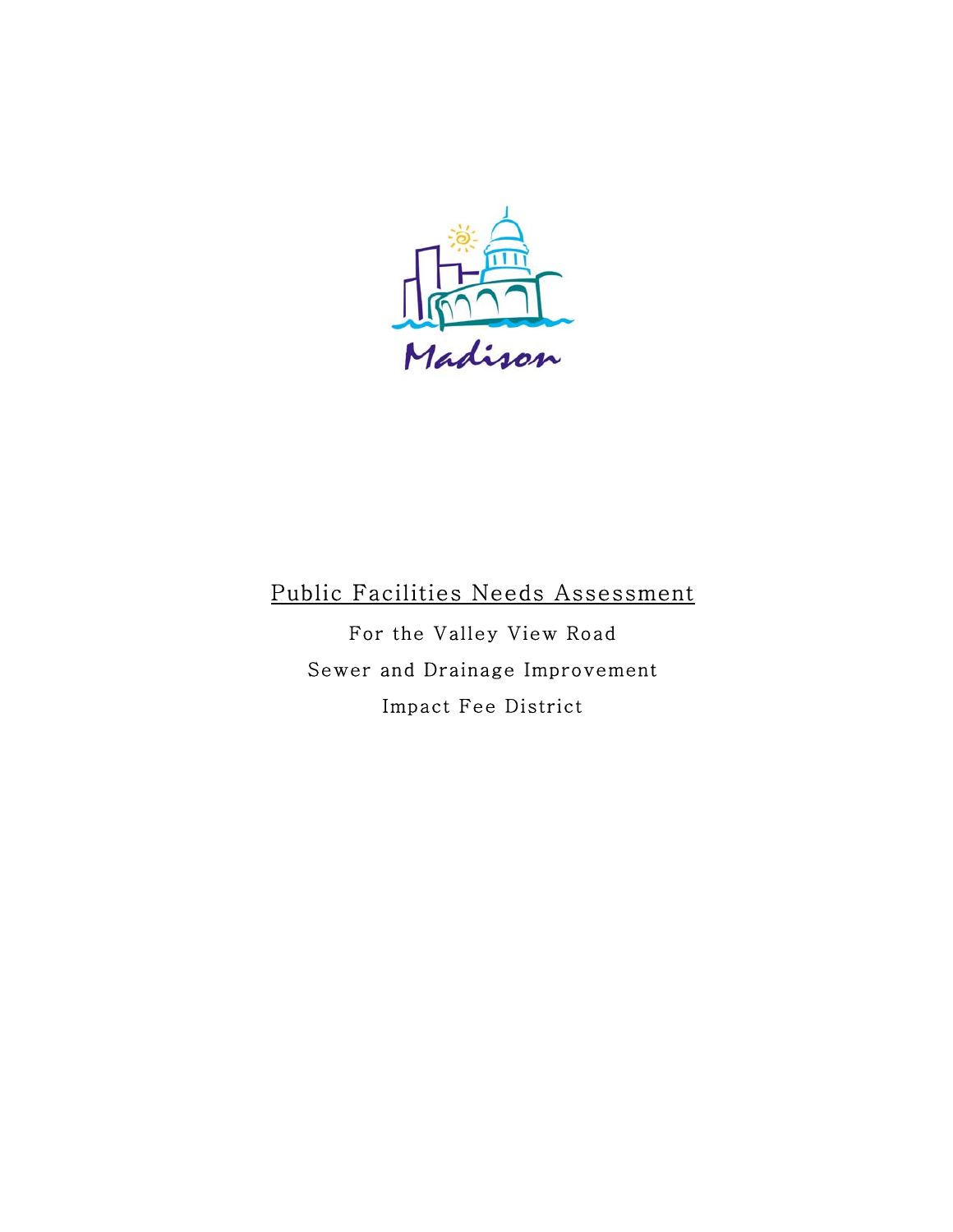## **Introduction**

The City of Madison has prepared this public facilities needs assessment. Improvements to the stormwater management practices and the public sanitary sewer system are required to facilitate well-planned development within a portion of the Pioneer Neighborhood Development Plan. This portion of the proposed improvements is referred to as the Valley View Road Sewer Drainage Improvement District.

The 286-acre area is located on the southwest side of the City of Madison and portions of the Town of Middleton (Refer to map; Exhibit B, attached). This area is generally unimproved and consists of mainly farmland, with the exception of some existing homes on Valley View Road and Westview Hills subdivision, located on the easterly side of County Highway M, near Valley View Road. The City of Madison is proposing to extend a new sanitary sewer interceptor and greenway to the north to serve developing lands.

### **Location Description of Impact Fee District**

Any and all parcels (platted and/or metes and bounds), or portions thereof, that reside within, or is altered to discharge within the Valley View area of the Upper Badger Mill Creek Watershed. These lands are located within the City of Madison and Town of Middleton as follows:

Parts of Southwest ¼ Section 27; Southeast ¼ Section 27; Northeast ¼ Section 34; Northwest ¼ Section 34; Southwest ¼ Section 34; Southeast ¼ Section 34; Northeast ¼ Section 33 all within Town 7 North, Range 8 East, located in the Town of Middleton and the City of Madison, including approximately 286 total acres.

# **Existing public facilities**

### **Stormwater**

The only existing improved stormwater management facility is a single detention basin downstream of the Valley View area located in the northern section of Hawks Landing. Currently, there is a storm sewer serving the Hawk's Landing Plat that drains southerly and eventually into the Upper Badger Mill Creek Watershed. The run-off to the north is generally by means of culverts and ditches in unimproved road corridors or farm fields. There is a 60-inch culvert that drains lands to the north of Valley View Road, and a second culvert of the same diameter which, in conjunction with a series of smaller culverts, drains lands to the east of County Highway M.

### **Sanitary**

Existing sanitary sewer consists of a 15-inch sewer main on the northern portion of the Hawk's Landing Plat that shall be extended to serve the sewerage district to the north. Currently, the existing residential properties to the north of Hawk's Landing Plat, and within the Impact Fee District limits are served with septic tanks. Properties within Hawk's Landing are currently all served with City of Madison sanitary sewer.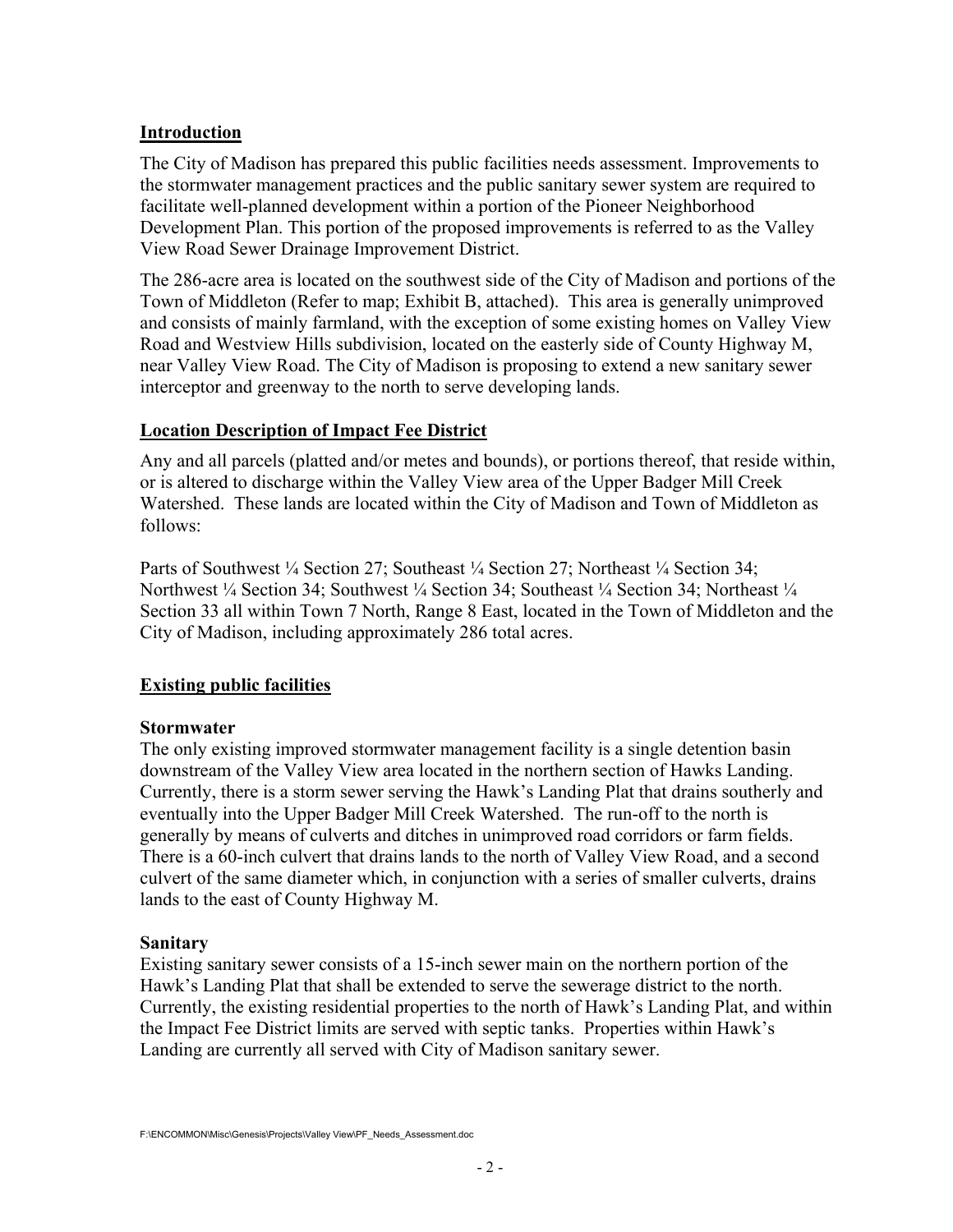### **New public facilities required for land development**

#### **Stormwater**

The proposed storm sewer improvements will be part permanent and part interim improvements. The interim consists of a 50-foot drainageway, which will eventually be converted to a 100-foot greenway section when the Vetter property is fully developed. The 50-foot drainage section shall also extend to the west to serve the eastern portion of the Ripp property (Linden Park subdivision). The permanent improvements consist of a new culvert crossing Valley View Road, discharging to the greenway and a storm pipe to connect the proposed drainageway to the existing storm pond in Hawk's Landing Golf Course.

### **Sanitary**

Proposed sanitary sewer extensions include extending the existing 15-inch main to serve the future development of the Ripp land, development to the west of the proposed interceptor and greenway, and a portion of the Vetter land as it develops. A 12-inch main will continue to the north to serve the future Vetter land as it develops as well as land north of Valley View Road.

### **Project Funding**

To finance these stormwater management and sanitary sewer improvements, the City of Madison, pursuant to Wis. Stats. § 66.0617(2), has passed an Impact Fee Ordinance (Chapter 20 of Madison Code of Ordinances) that can require fees to be paid by developers to compensate for the capital costs necessary to accommodate land development.

The fee district is also a part of the Upper Badger Mill Creek Impact Fee District. This preexisting impact fee is for stormwater management practices required to control the quantity and quality of water in the Upper Badger Mill Creek watershed. Regional improvements, including three retention ponds, three new roadway culvert crossings, and three segments of greenways were included in Upper Badger Mill Impact Fee.

# **Impact Fee**

To calculate the impact fees associated with the stormwater management portion of the project, the City of Madison first estimated the total cost to complete the project to be \$1,047,787.45 (2005 dollars), in accordance with Exhibit A. This estimate reflects both sanitary and stormwater drainage improvements. Total sanitary costs are \$419,049.32; total stormwater costs are \$628,738.13. Refer to the attached tables (Exhibit A) for a detailed cost analysis for each segment of the project.

There will be 270.3 total acres benefiting from improvements (this does not include the area of existing streets). Of this, 17.18 net acres are currently developed with onsite sewerage disposal systems in place, and they will only be receiving sanitary improvement fees at \$2,478.82 per acre. The City of Madison shall pay the stormwater management component for the existing development, which will be \$3,719.20 per acre, or \$63,895.85.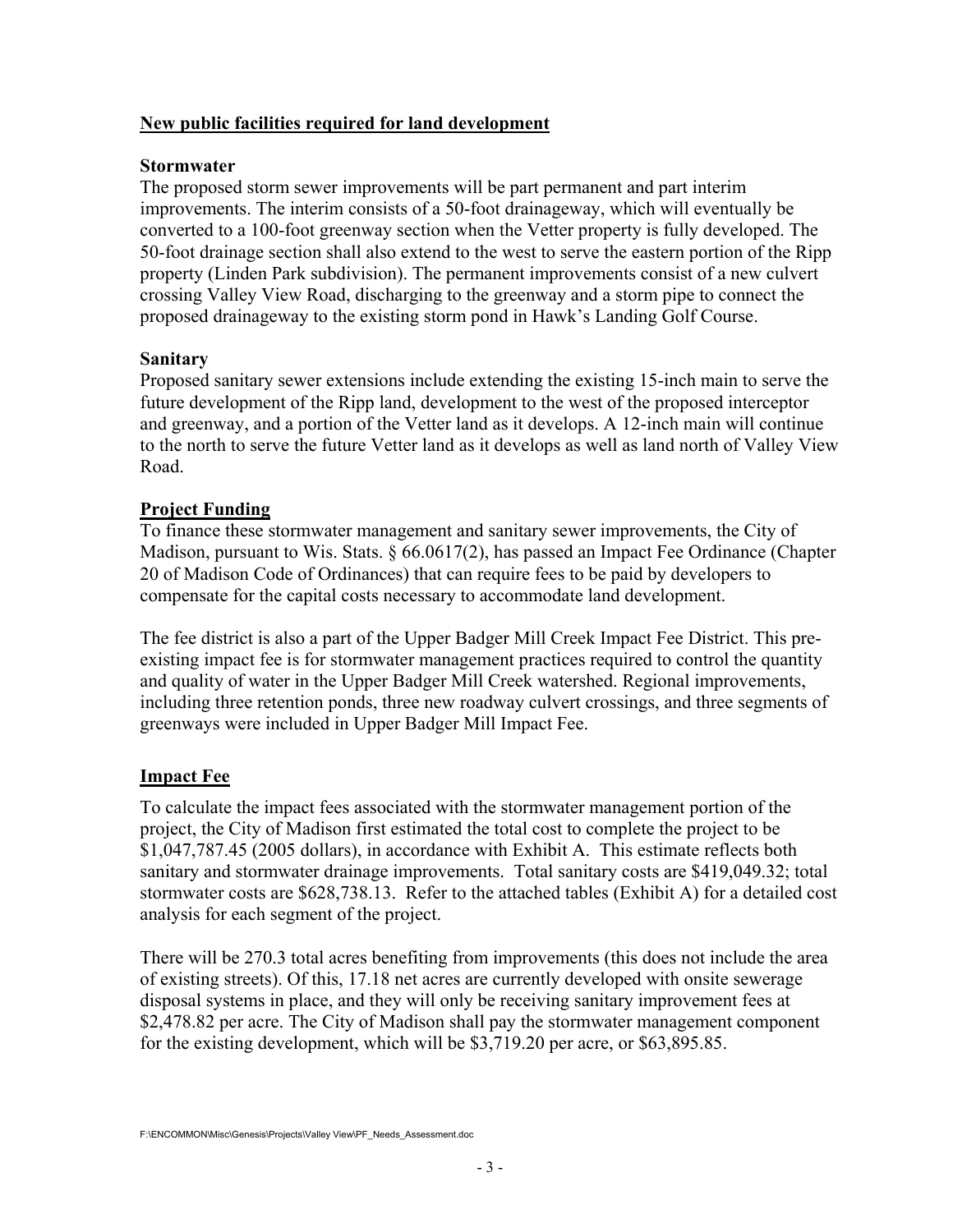The remaining 253.12 acres will receive both sanitary sewer and stormwater drainage improvements. A net developable area was calculated to determine the impact fee rate per acre of land. This net developable area is based on 60% of the parcel area, which would take into effect the loss of land to street rights of ways, public parks, public drainage lands, and other public natural areas. The net developable area was calculated to be 151.87 acres. Based on this, the sanitary and stormwater management fees would be charged at \$6,198.02 per acre for these parcels.

#### **Adjustments to Impact Fee**

The impact fee shall be adjusted annually for inflation, based on the Construction Cost Index as published in the *Engineering News Record*. The base month/year for calculating such adjustment shall be the month/year of final Common Council adoption of this Impact Fee Ordinance. Since the costs of this impact fee shall occur within a single project the City shall recalculate the initial rate upon completion of the projects and adjust the Impact Fees accordingly.

#### **Effect of impact fees on housing costs**

Impact fees were estimated to be \$2,478.82 per acre for sanitary improvements for areas already developed, and \$6,198.02 per net acre for sanitary and drainage improvements in accordance with Exhibit C. The effect on housing costs was also calculated, based on average housing densities for a variety of residential zones, including the examples that follow. The additional cost incurred for the sanitary and drainage impact fees for a 0.25-acre lot would be approximately \$1,549.51. In R-4, general residence district, medium-density housing, the minimum lot size per unit is 2,000 square feet, adding about \$284.57 per unit to the cost of housing.

In the areas already developed that are receiving only sanitary improvements, the average lot size is about 0.6 acre, and will be assessed approximately \$1,487.29 for these improvements.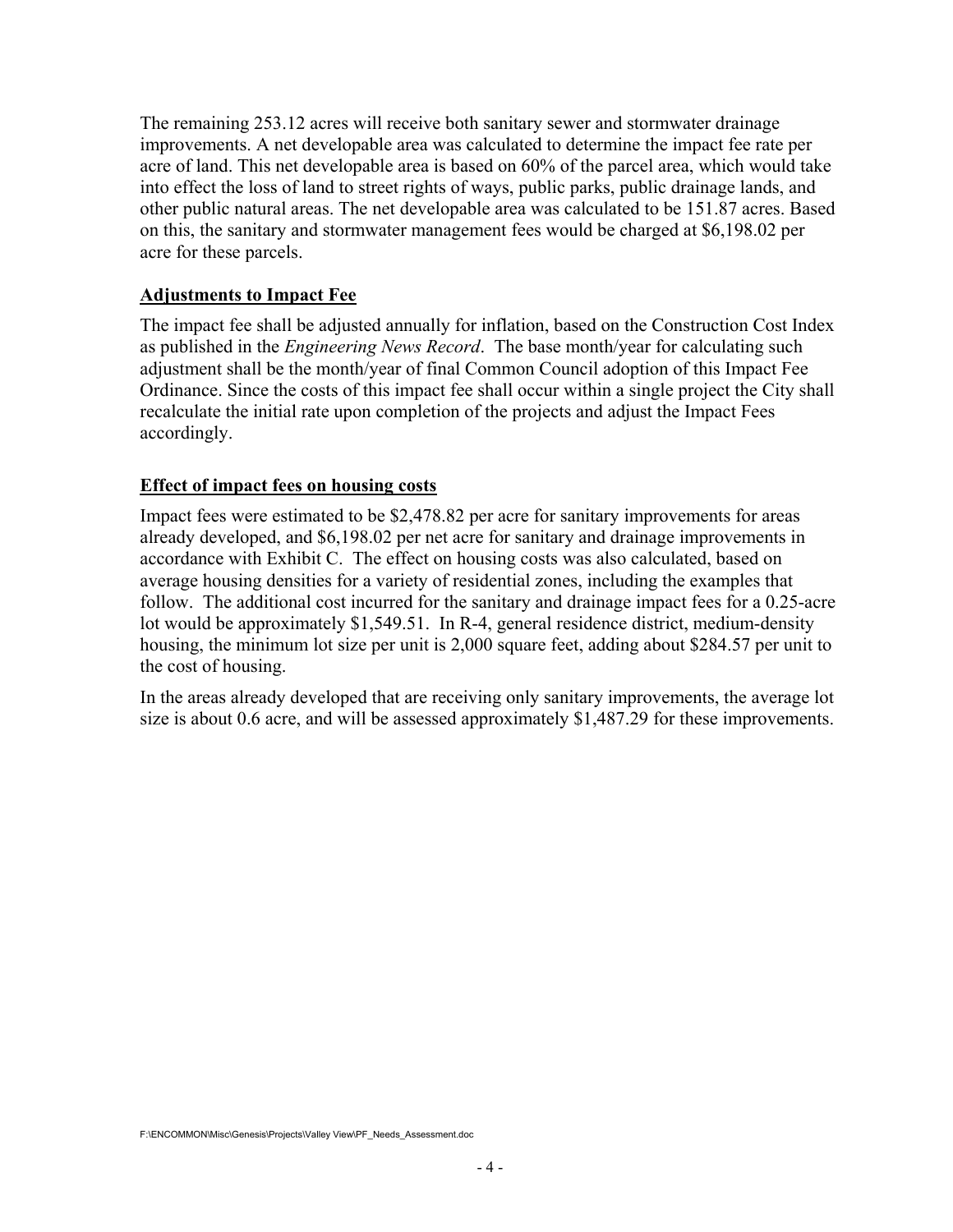## **COST ESTIMATES FOR NEW PUBLIC FACILITIES REQUIRED FOR DEVELOPMENT IN THE VALLEY VIEW ROAD SANITARY AND DRAINAGE IMPROVEMENT IMPACT FEE DISTRICT (IN 2005 DOLLARS)**

| <b>GREENWAY IMPROVEMENTS</b>    |                    |             |                  |                    |
|---------------------------------|--------------------|-------------|------------------|--------------------|
| <b>BID ITEM</b>                 | <b>QUANTITY</b>    | <b>UNIT</b> | <b>UNIT COST</b> | <b>TOTAL COSTS</b> |
| Greenway excavation $&$ grading | 17,120             | <b>CY</b>   | \$6.00           | \$102,720.00       |
| Hauling                         | 17,120             | <b>CY</b>   | \$2.00           | \$34,240.00        |
| Finish grading                  |                    | LS          | \$10,000.00      | \$10,000.00        |
| Erosion control                 | LS                 |             | \$28,198.75      | \$28,198.75        |
| Construction & field entrances  | LS                 |             | \$5,340.00       | \$5,340.00         |
| Clearing $&$ grubbing           | <b>STA</b><br>5.75 |             | \$400.00         | \$2,300.00         |
| Seeding                         | 20,300             | SY          | \$1.50           | \$34,450.00        |
|                                 | \$213,248.75       |             |                  |                    |
| 20% ENGINEERING & CONTINGENCY   |                    |             |                  | \$42,649.75        |
| <b>LAND ACQUISITION</b>         |                    |             |                  | \$293,031.68       |
| TOTAL                           |                    |             |                  | \$548,931.18       |

| STORM SEWER SERVING RIPP PROPERTY |                 |             |                  |                    |
|-----------------------------------|-----------------|-------------|------------------|--------------------|
| <b>BID ITEM</b>                   | <b>QUANTITY</b> | <b>UNIT</b> | <b>UNIT COST</b> | <b>TOTAL COSTS</b> |
| Storm sewer pipe                  | 83              | LF          | \$80.00          | \$6,640.00         |
| Storm sewer structures            | 2               | Ea          | \$2,237.50       | \$4,475.00         |
| Riprap                            | 25              | Tons        | \$28.00          | \$700.00           |
| Trench patch                      | 30              | TF          | \$45.00          | \$1,350.00         |
| <b>Traffic Control</b>            |                 | LS          | \$2,500.00       | \$2,500.00         |
|                                   | \$15,665.00     |             |                  |                    |
| 20% ENGINEERING & CONTINGENCY     | \$3133.00       |             |                  |                    |
| \$18,798.00<br>TOTAL              |                 |             |                  |                    |

| CULVERT CROSSING AT VALLEY VIEW |                 |             |            | <b>ROAD</b>        |
|---------------------------------|-----------------|-------------|------------|--------------------|
| <b>BID ITEM</b>                 | <b>QUANTITY</b> | <b>UNIT</b> | UNIT COST  | <b>TOTAL COSTS</b> |
| Storm sewer pipe                | 283             | LF          | \$50.83    | \$14,384.00        |
| Storm sewer structures          |                 | Ea          | \$1,725.50 | \$3,451.00         |
|                                 | \$17,835.00     |             |            |                    |
| 20% ENGINEERING & CONTINGENCY   |                 |             | \$3567.00  |                    |
| TOTAL                           |                 |             |            | \$21,402.00        |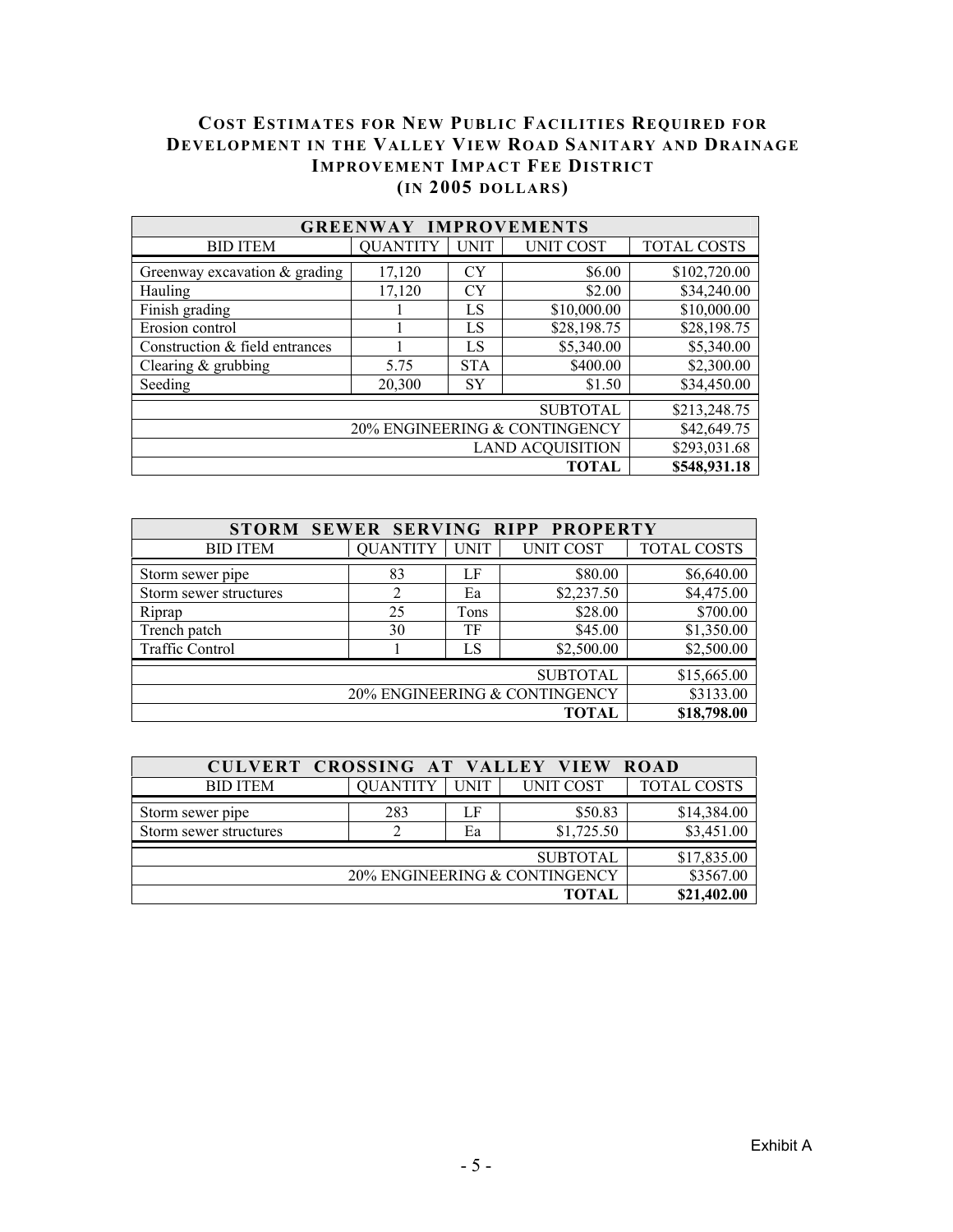| STORM SEWER DISCHARGING AT HAWK'S LANDING                                |                 |             |             |              |
|--------------------------------------------------------------------------|-----------------|-------------|-------------|--------------|
| <b>BID ITEM</b>                                                          | <b>QUANTITY</b> | <b>UNIT</b> | UNIT COST   | <b>COSTS</b> |
| Miscellaneous removals                                                   |                 | LS          | \$6,150.00  | \$6,150.00   |
| Storm sewer pipe & bedding                                               | 265             | LF          | \$95.00     | \$25,175.00  |
| Storm sewer structures                                                   | 3               | Ea          | \$1,116.67  | \$3,350.00   |
| Restoration                                                              |                 | LS          | \$7,275.00  | \$7,275.00   |
| <b>SUBTOTAL</b>                                                          |                 |             | \$41,950.00 |              |
| 20% ENGINEERING & CONTINGENCY                                            |                 |             | \$8390.00   |              |
| <b>TOTAL</b>                                                             |                 |             |             | \$50,340.00  |
| <b>TOTAL FOR GREENWAY &amp; STORM SEWER IMPROVEMENTS</b><br>\$639,471.18 |                 |             |             |              |

| SANITARY SEWER IMPROVEMENTS            |                 |                  |                  |              |  |
|----------------------------------------|-----------------|------------------|------------------|--------------|--|
| <b>BID ITEM</b>                        | <b>QUANTITY</b> | <b>UNIT</b>      | <b>UNIT COST</b> | <b>COSTS</b> |  |
| Sanitary sewer main                    | 3,619           | LF               | \$71.43          | \$258,509.50 |  |
| Sanitary sewer structures              | 12              | \$1,937.50<br>Ea |                  |              |  |
| Construction entrance, mobilization &  |                 | LS               | \$6,400.00       | \$6,400.00   |  |
| traffic control                        |                 |                  |                  |              |  |
| <b>SUBTOTAL</b>                        |                 |                  |                  | \$288,159.50 |  |
| 20% ENGINEERING & CONTINGENCY          |                 |                  |                  | \$57,631.90  |  |
| <b>LAND ACQUISITION</b>                |                 |                  |                  | \$73,257.92  |  |
| <b>TOTAL</b>                           |                 |                  |                  | \$419,049.32 |  |
| <b>TOTAL FOR SANITARY IMPROVEMENTS</b> | \$419,049.32    |                  |                  |              |  |

| <b>TOTAL PROJECT ESTIMATE</b>            |                |  |  |
|------------------------------------------|----------------|--|--|
| STORM CONSTRUCTION COSTS                 | \$346,439.50   |  |  |
| <b>STORM LAND COSTS</b>                  | \$293,031.68   |  |  |
| <b>STORM TOTAL</b>                       | \$639,471.18   |  |  |
| SANITARY CONSTRUCTION COSTS              | \$345,791.40   |  |  |
| <b>SANITARY LAND COSTS</b>               | \$73,257.92    |  |  |
| <b>SANITARY TOTAL</b>                    | \$419,049.32   |  |  |
| <b>GRAND TOTAL CONSTRUCTION AND LAND</b> | \$1,058,520.50 |  |  |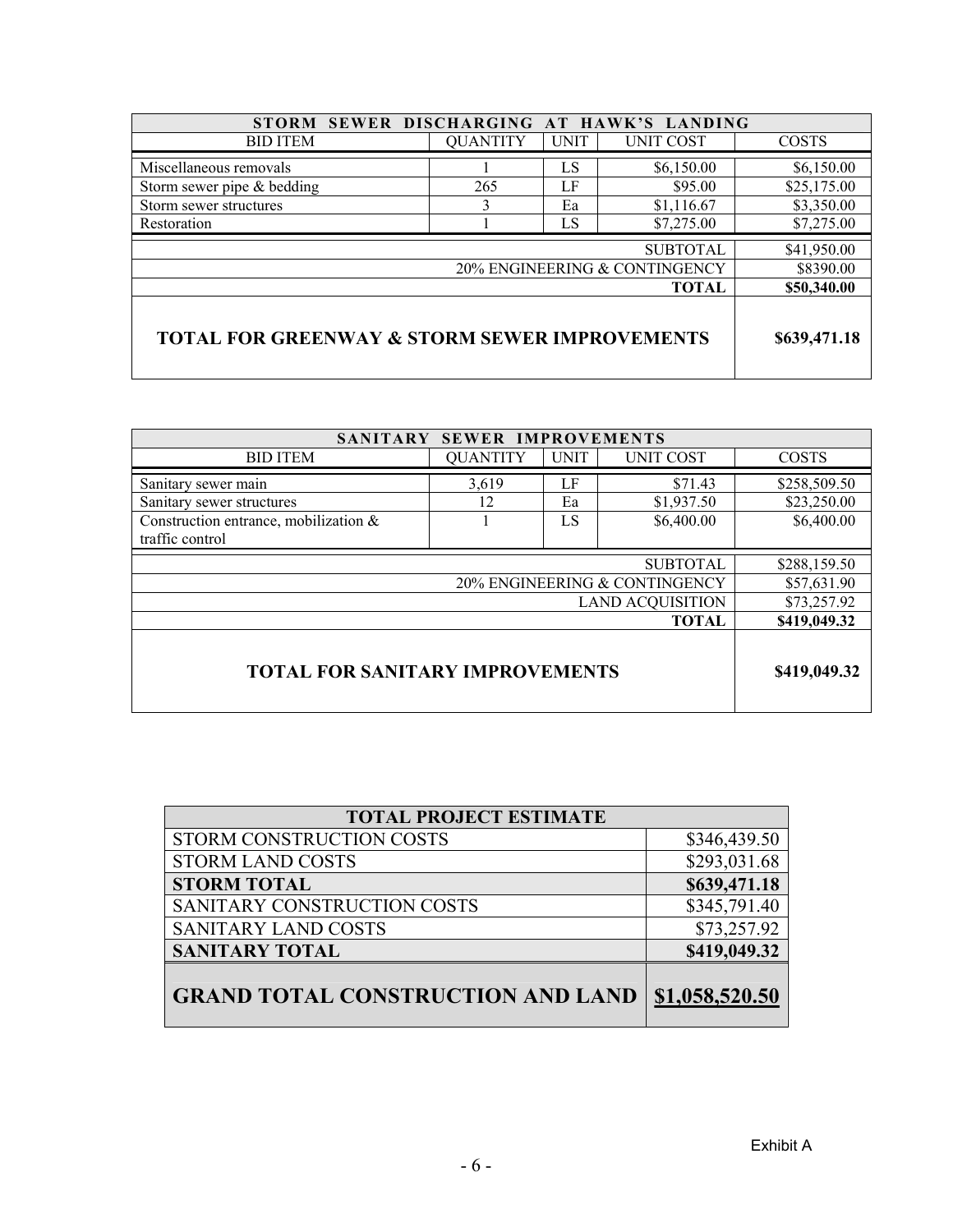